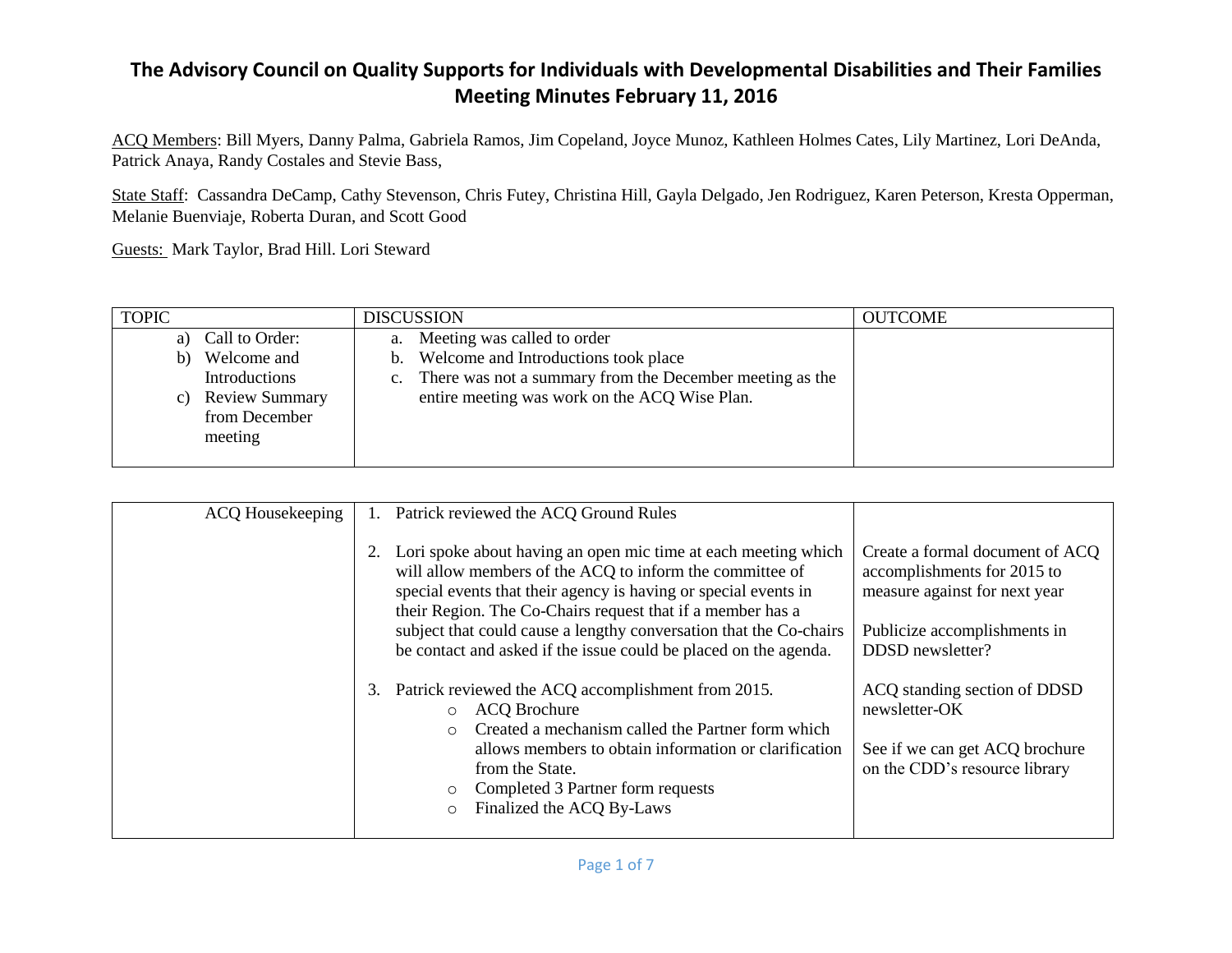| <b>Meeting Minutes February 11, 2016</b>                                                                                                                                                                                                                                                                                                                                                                                                                                                                                                                                                                                                                                                                                                                                                                                                                                                                                                                                                                                                                                                                                                                                                                                                                                                                                                                                                                                                                                                                                                                                                                                                                                                                                                          |                                                |
|---------------------------------------------------------------------------------------------------------------------------------------------------------------------------------------------------------------------------------------------------------------------------------------------------------------------------------------------------------------------------------------------------------------------------------------------------------------------------------------------------------------------------------------------------------------------------------------------------------------------------------------------------------------------------------------------------------------------------------------------------------------------------------------------------------------------------------------------------------------------------------------------------------------------------------------------------------------------------------------------------------------------------------------------------------------------------------------------------------------------------------------------------------------------------------------------------------------------------------------------------------------------------------------------------------------------------------------------------------------------------------------------------------------------------------------------------------------------------------------------------------------------------------------------------------------------------------------------------------------------------------------------------------------------------------------------------------------------------------------------------|------------------------------------------------|
| Updated ACQ Ground Rules and Guest Rules and<br>$\circ$<br>had Banners made<br>ACQ provided articles for the DDSD Newsletter<br>o ACQ Wise Plan was completed<br>o ACQ attendance at the SW Disability Conference<br>Additional accomplishments were provided: Mi Via became part of<br>the ACQ in 2015, efforts to streamline application process for self-<br>advocates, and the DDSD Secondary Freedom of Choice (SFOC)<br>Policy and Procedure were developed as a result of an ACQ Partner<br>form.<br>Kathleen suggested that our 2015 Accomplishment be printed in<br>bullet form so all can place in their ACQ binders and use as a<br>reminder we do get things done.<br>4. Lori requested volunteers for membership on a sub-committee to<br>look at stipends. DDSD is also looking for volunteers to be on a<br>CMS Final Rule sub-committee and DDW renewal<br>subcommittee. Signup sheets were provided.<br>A. Information for Stipend Sub Committee:<br>ARC of NM fiscal agent for stipends and contract runs<br>$\circ$<br>through June 2016. \$15/hour<br>No allowance for mileage per DDSD policy<br>O<br>DDSD tells ARC how to handle stipends and the state<br>has final approval<br>Need to discuss possibility of stipends for phone<br>$\circ$<br>participation<br>Stipends tied to membership?<br>$\circ$<br>Possibly completely revise stipend policy<br>$\circ$<br>Invite contract manager to identify available funding<br>$\circ$<br>What are the "rules?"<br>$\circ$<br>Develop stipend criteria<br>$\circ$<br>Currently does not include travel time or overnights<br>$\circ$<br>The Co-Chairs reported that they wrote two letters regarding<br>5.<br>membership: one is a general call for membership that will be | Randy to send out stipend<br>criteria/contract |

# **The Advisory Council on Quality Supports for Individuals with Developmental Disabilities and Their Families**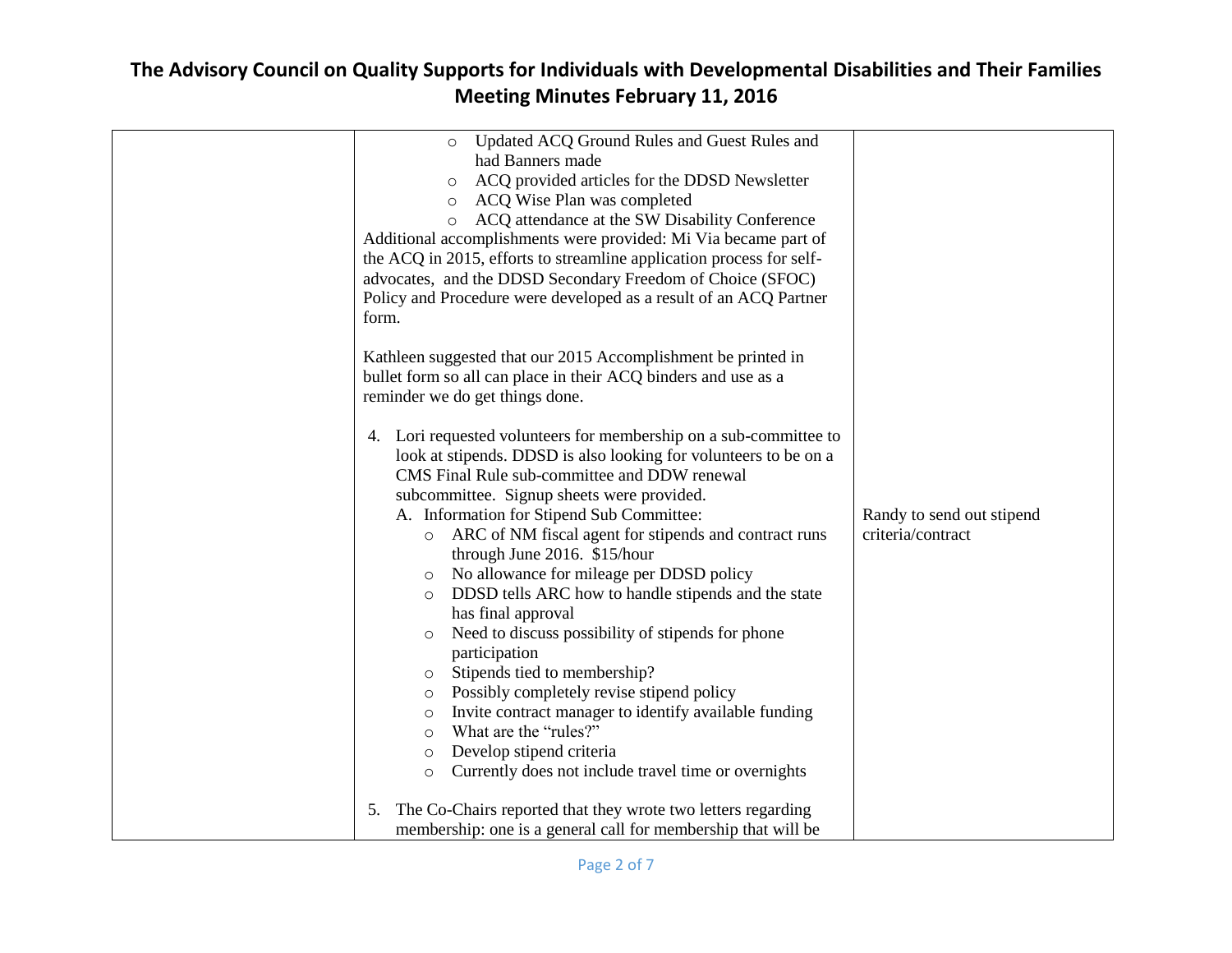|                      | included in the March DDSD newsletter and the second is one<br>asking providers if they have a Direct Support Professional<br>(DSP) that could represent DSP on the ACQ, which will be sent<br>out to providers/vendors.                                                                                                                                                                                                                                                                                                                                     |
|----------------------|--------------------------------------------------------------------------------------------------------------------------------------------------------------------------------------------------------------------------------------------------------------------------------------------------------------------------------------------------------------------------------------------------------------------------------------------------------------------------------------------------------------------------------------------------------------|
| <b>State Updates</b> | 1. DDW Update on Regulations – The DDW regulations were<br>updated to include language pertaining to the Outside Review<br>process, Fair Hearing language and continuation of benefits<br>was updated, SIS-A language was included, additional<br>language around verification, "proposed" service packages<br>and budgets language added and the addition of allowing<br>three therapy disciplines was included. These regulations<br>were out for public comment and will be effective March 1,<br>2016.                                                   |
|                      | 2. CMS Final Rule Webinar—DOH and HSD will provide four<br>(4) webinars that will inform DDW Providers, Mi Via<br>Vendors and Consultants on the CMS Final Rule. Two<br>webinars for DDW Providers and Mi Via Vendors will be on<br>March $1st$ from 1pm to 4pm and March $4th$ from 9 am to noon.<br>March 17 <sup>th</sup> there will be two webinars one from 9am to noon<br>and 1 pm to 4pm for DDW Case Managers and Mi Via<br>Consultants.                                                                                                             |
|                      | The State has received comments and guidance from CMS on our<br>State wide Transition Plan. The state continues to work with Mercer<br>to update our Statewide Transition Plan. We need to send an updated<br>plan to CMS by the end of February. Once we receive prior approval<br>on this plan from CMS it will be sent out for Public Comment. DOH<br>and HSD are working with Mercer at this time on a process to<br>validate the provider self-assessment survey. This process will include<br>onsite visits, paper reviews and participant interviews. |
|                      | 3. Outside Reviewer—Notification was sent out this week<br>advising providers that the OR has been told that when<br>denying a service the denial will be dated 10 calendar days                                                                                                                                                                                                                                                                                                                                                                             |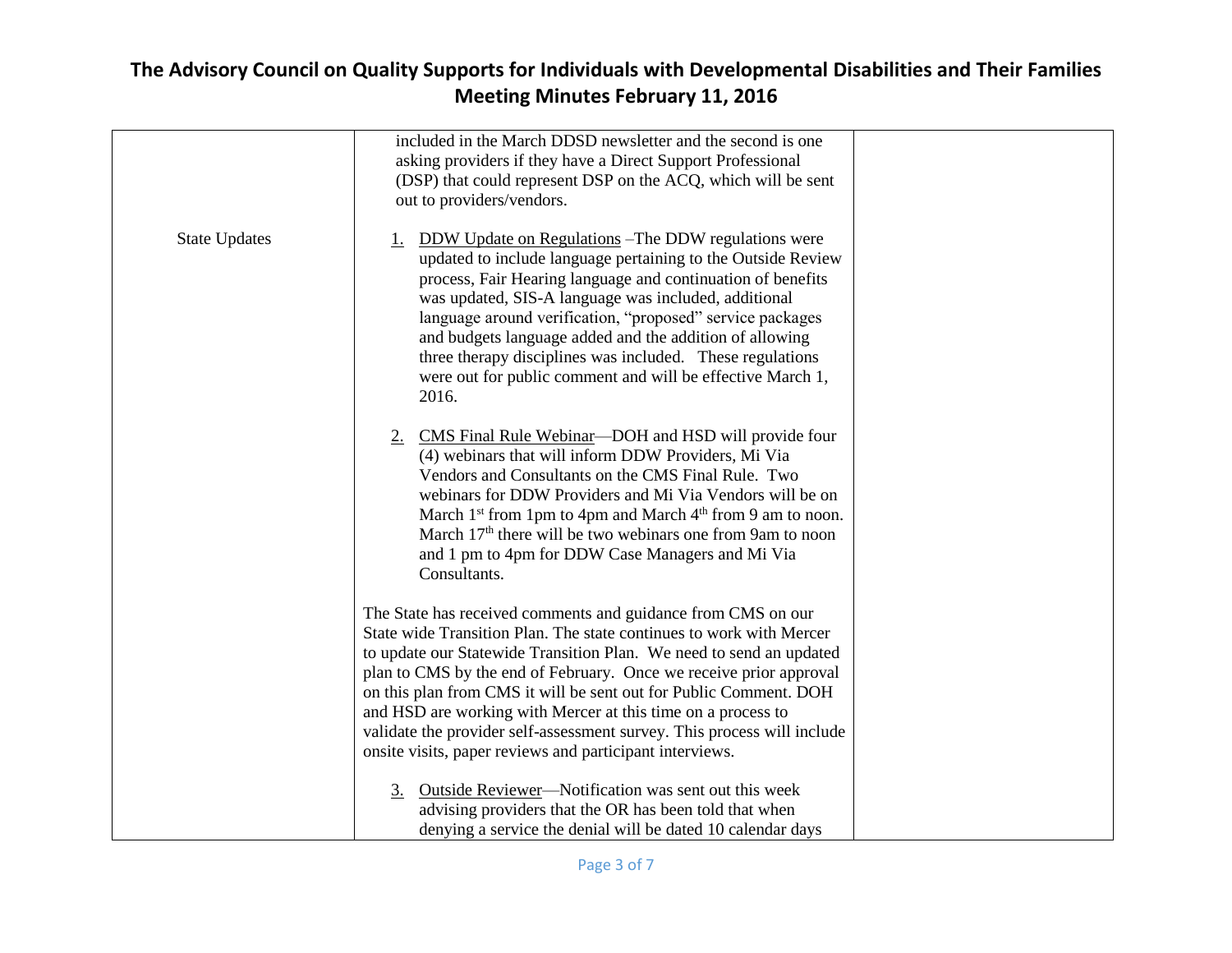|                       | from the denial review date which will allow the provider to<br>bill for services provided during the time a budget had<br>expired up until the date of denial. New allocations are not<br>included in this memorandum dated February 8, 2016.<br>DDSD can look at new allocation issues on a case by case<br>basis, if needed.                                                                                                                                         |  |
|-----------------------|-------------------------------------------------------------------------------------------------------------------------------------------------------------------------------------------------------------------------------------------------------------------------------------------------------------------------------------------------------------------------------------------------------------------------------------------------------------------------|--|
|                       | The OR will start sending an automatic response when they receive<br>any submission beginning next week. They are getting a 1-800<br>number that Case Managers can call for status updates on budgets.                                                                                                                                                                                                                                                                  |  |
|                       | 4. Mi Via updates on Regulation and Standards- On October 1,<br>2015, the Mi Via waiver was approved for another 5 years.<br>Mi Via updated their Standards and Regulations. The<br>Regulations were out for public comment and HSD included<br>a lot of the public comment into the regulations. Both<br>Regulations and Standards will be effective March 1, 2016.                                                                                                    |  |
|                       | <b>DHI/IMB</b> – Terri Cotter updated everyone on the new ANE<br><u>5.</u><br>Late and Failure Policy and Procedure.<br>The policy was reviewed by the Consultants and they had a<br>few minor edits/changes to the policy in which Ed Stallard<br>has changed. He is submitting the revised policy to Jack<br>Evans today for approval. From July 1, 2015 to today, the<br>data reflects 55.4% of the allegations reported have been<br>screened and closed at Intake. |  |
|                       | 6. Mi Via Advisory Council (MVAC)-Stevie introduced Brad<br>Hill as the new Chair of the Mi Via Advisory Council.                                                                                                                                                                                                                                                                                                                                                       |  |
| Sub Committee updates | There has been feedback from Mi Via participants,<br>consultants and family members about extreme difficulties<br>with Xerox. HSD indicated that conversations with Xerox on<br>these issues had been taking place, but change would take<br>time.                                                                                                                                                                                                                      |  |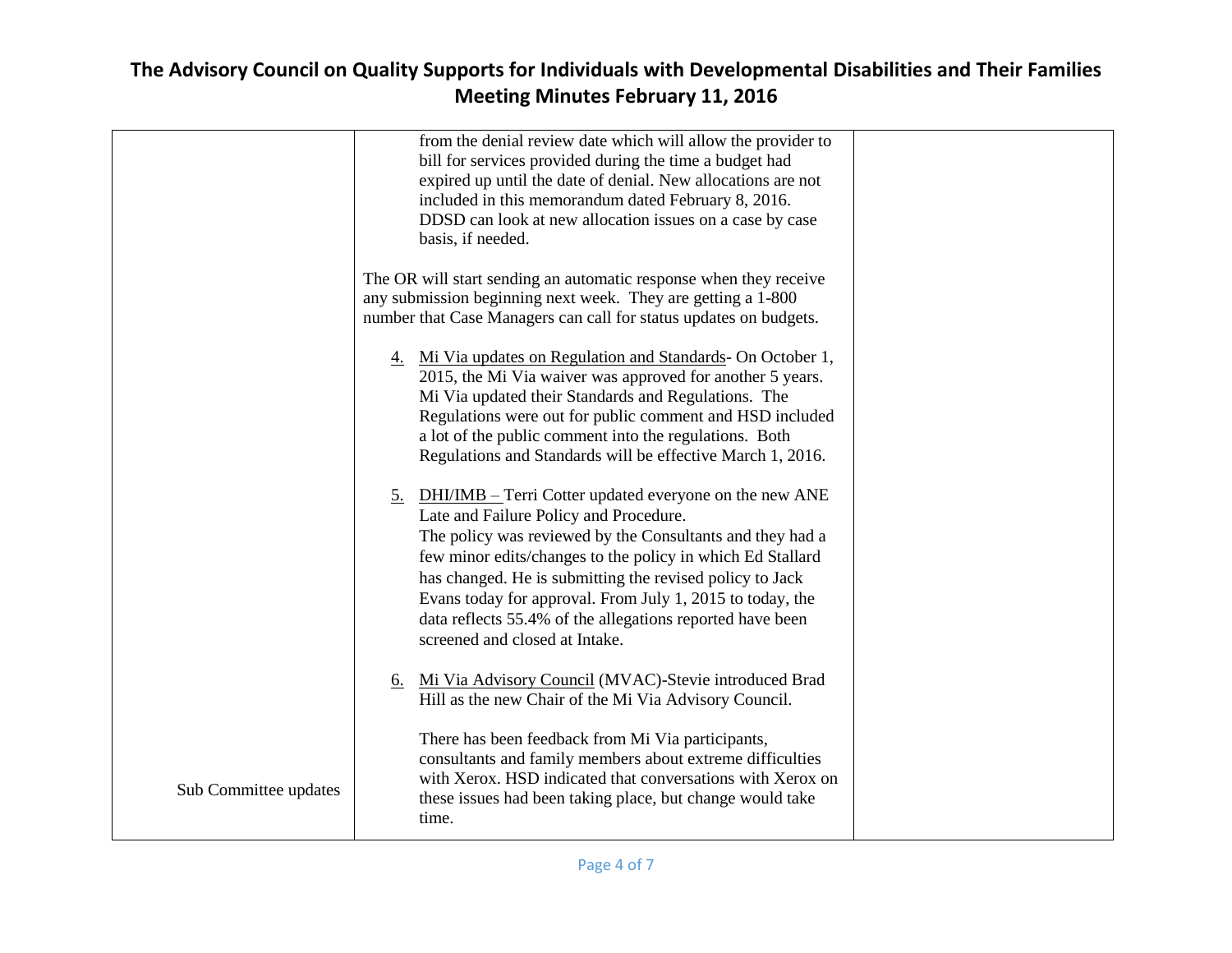| MVAC immediate past chair, Stevie Bass, and new MVAC<br>chair, Brad Hill, have agreed to give HSD personnel some<br>time to resolve Xerox issues, but if no substantial<br>improvement is made in a reasonable amount of time, then<br>they will propose to ACQ to issue an advisory related to the<br>Mi Via/subcontractor difficulties and ask for relief.                                                                                                                                                                                                                                                                                                                                                                          |  |
|---------------------------------------------------------------------------------------------------------------------------------------------------------------------------------------------------------------------------------------------------------------------------------------------------------------------------------------------------------------------------------------------------------------------------------------------------------------------------------------------------------------------------------------------------------------------------------------------------------------------------------------------------------------------------------------------------------------------------------------|--|
| 7. Policy and Quality subcommittee Chris Futey<br>The committee met on February 9 <sup>th</sup> . They have gathered data<br>for the last six years from QMB and IMB for the provider<br>scorecard. The scorecard will include the last two QMB<br>surveys which is why 6 years of data was needed. The<br>subcommittee will help review a small sample since<br>conditions of participation were included in the reports which<br>are no longer being reported on. The committee is also<br>assisting DDSD in reviewing the annual report. Chris stated<br>he uses a tracking system which the ACQ might consider that<br>could help us keep track our ACQ Wise Plan<br>The ACQ was asked if they thought DDSD should host a Quality |  |
| Summit this year. There was a lot of discussion regarding a Quality<br>Summit and it was agreed that the following needs to occur if we are<br>going to have a 2016 Summit:                                                                                                                                                                                                                                                                                                                                                                                                                                                                                                                                                           |  |
| Review the information we collected from the last Quality<br>Summit and see what we did with the data.<br>Determine the purpose, structure and desired outcomes.<br>There was a motion by Jim Copeland: The ACQ authorize the<br>Policy and Quality subcommittee to meet and come up with a<br>purpose and structure for the Quality Summit and come back to<br>the ACQ with a recommendation and anyone would be invited to<br>participate at the April meeting. Randy Costales seconded the<br>motion. All in favor no one opposed.                                                                                                                                                                                                 |  |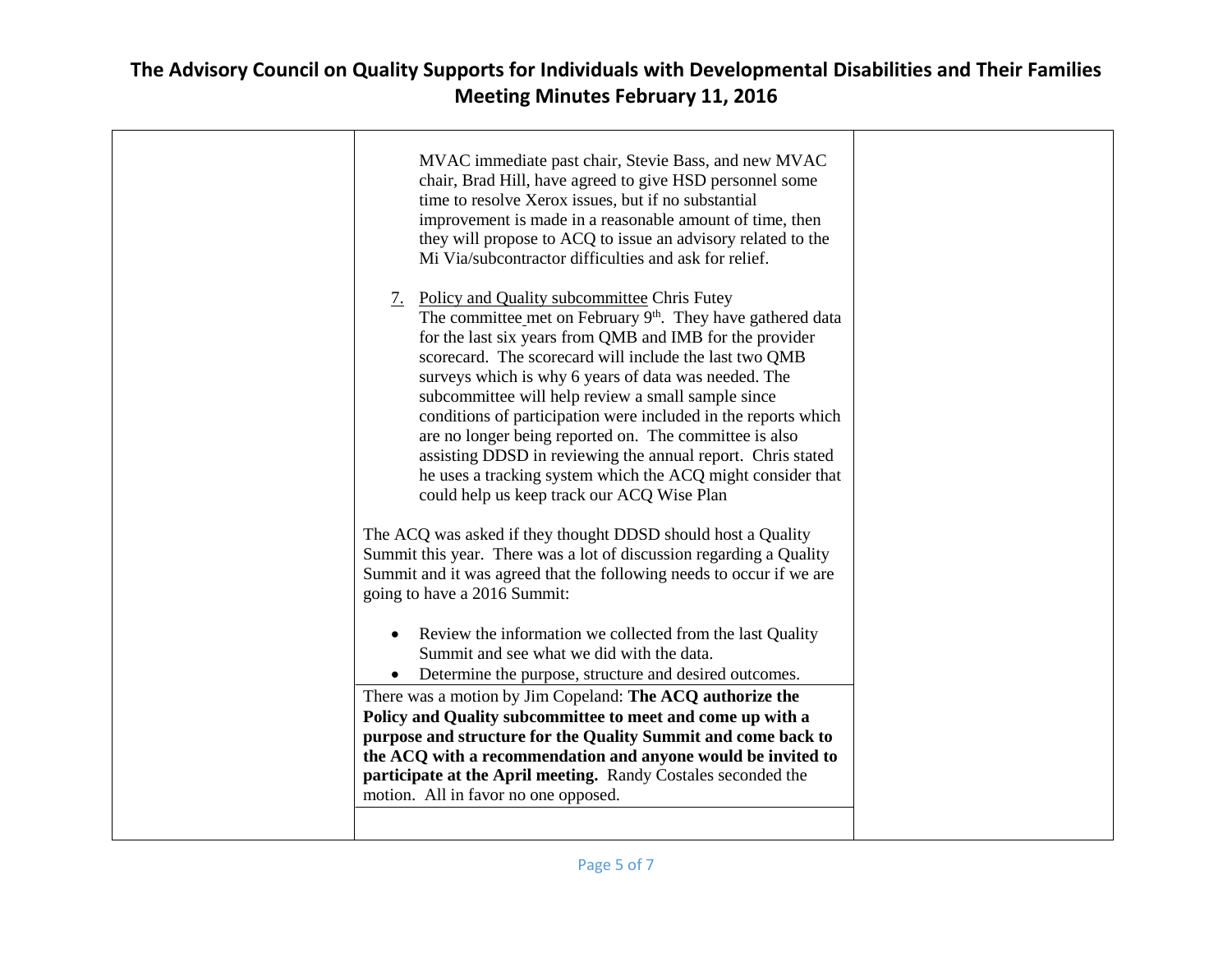| <b>ACQ Wise Plan</b> | <b>Waitlist Committee</b><br>Legislative update<br>$\bullet$<br>o no new funds listed in the Legislative Finance<br>Committee or Governor's budget for new allocations<br>SB36 had \$25 million appropriation, but that was<br>removed before it passed the Senate, now it's only a<br>report<br>Update on HB2 activities – the Keeping in Touch (KIT) letter<br>and survey is still in process. The KIT letter has not gone out<br>yet. DDSD is waiting to receive additional information about<br>making information available online.<br>SB216 draft report – reviewed the draft report with the group<br>and requested feedback, suggestions include<br>Formal presentation to LFC, specific legislators in a<br>$\circ$<br>formal way<br>Include an executive talking points page at the<br>beginning for quick access in reading<br>Make the report available online<br>$\circ$<br>Requested to review SM20 Task Force report at next meeting<br>to assess where we are at now versus what was proposed in<br>the report.<br>The next meeting will be on $4/13/2016$ , $2:00P - 4:00P$ , at the BOTW<br>building, 11 <sup>th</sup> floor conference room.<br>It was suggested that we should use the tracking system Chris Futey<br>uses for tracking actions on the Wise Plan. The ACQ agenda would<br>incorporate the Wise Plan goals and objectives in this template to use<br>as future agendas. Objective and actions steps need to be considered<br>when inviting people to present at future ACQ meetings. |  |
|----------------------|-------------------------------------------------------------------------------------------------------------------------------------------------------------------------------------------------------------------------------------------------------------------------------------------------------------------------------------------------------------------------------------------------------------------------------------------------------------------------------------------------------------------------------------------------------------------------------------------------------------------------------------------------------------------------------------------------------------------------------------------------------------------------------------------------------------------------------------------------------------------------------------------------------------------------------------------------------------------------------------------------------------------------------------------------------------------------------------------------------------------------------------------------------------------------------------------------------------------------------------------------------------------------------------------------------------------------------------------------------------------------------------------------------------------------------------------------------------------------------------------------------------------------|--|
|                      | Cathy stated we need a three prong update to include State, providers<br>and participants.                                                                                                                                                                                                                                                                                                                                                                                                                                                                                                                                                                                                                                                                                                                                                                                                                                                                                                                                                                                                                                                                                                                                                                                                                                                                                                                                                                                                                              |  |